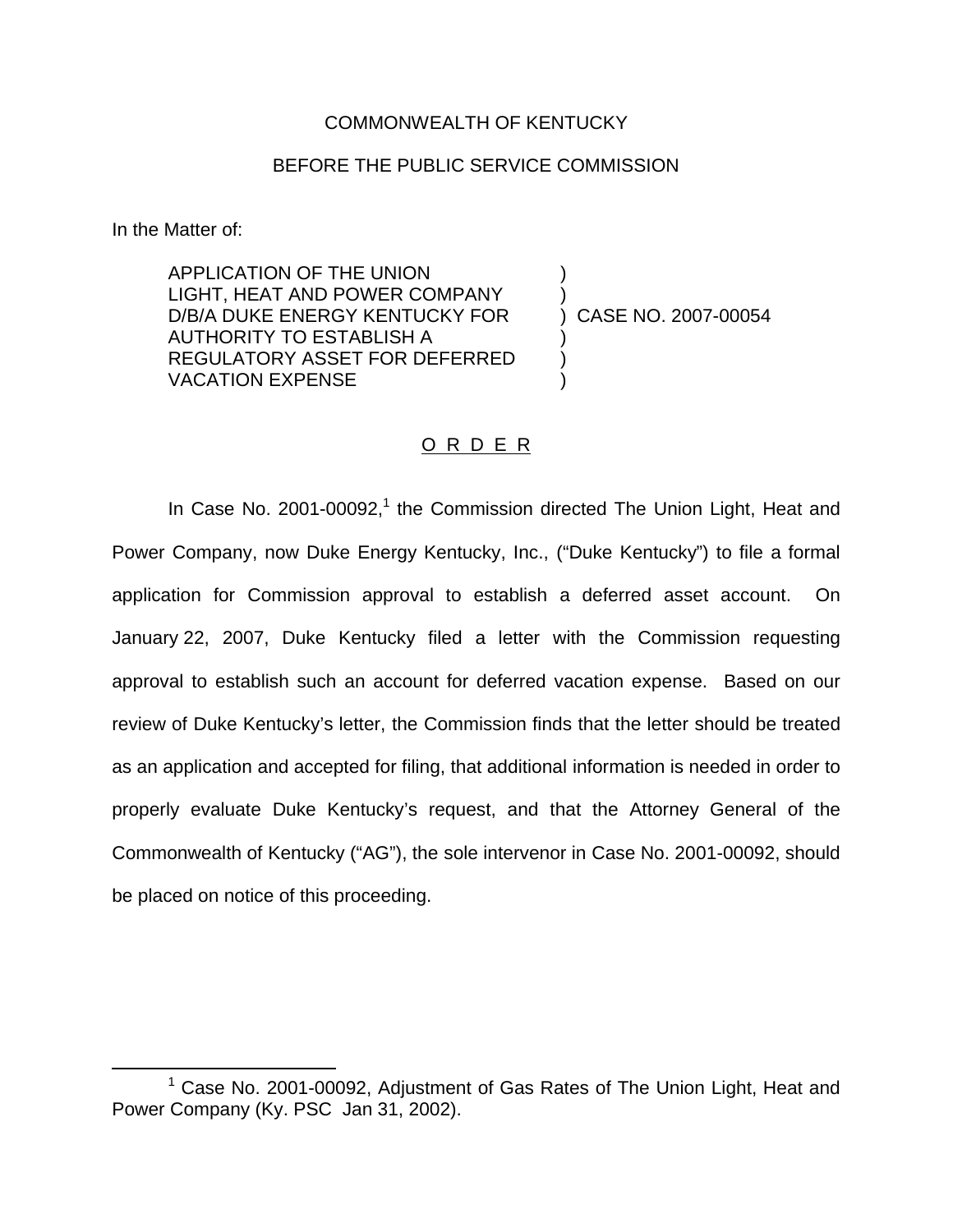IT IS THEREFORE ORDERED that:

1. Duke Kentucky's letter of January 22, 2007 is hereby accepted as an application for approval to establish a deferred asset account for deferred vacation expenses.

2. This case is hereby established to consider the reasonableness of Duke Kentucky's request.

3. The Executive Director shall serve a copy of this Order upon the AG to put him on notice that this case has been established. If the AG wishes to become a party to this proceeding, he shall send written notice to the Commission.

4. The procedural schedule set forth in Appendix A to this Order shall be followed in this proceeding.

5. All interrogatories and requests for production of documents shall be appropriately indexed. Responses shall include the name of the individual responsible for responding to the questions related to the information provided.

6. Service of any document or pleading shall be made in accordance with Administrative Regulation 807 KAR 5:001, Section 3(7), and Kentucky Civil Rule 5.02.

7. All documents that the Commission requires any party to file with the Commission shall also be served upon all parties of record at or before the time of filing.

8. All parties shall respond to any interrogatories and requests for production of documents that Commission Staff submits in accordance with the procedural schedule set forth in Appendix A.

9. Motions for extensions of time with respect to the schedule herein shall be made in writing and will be granted only upon a showing of good cause.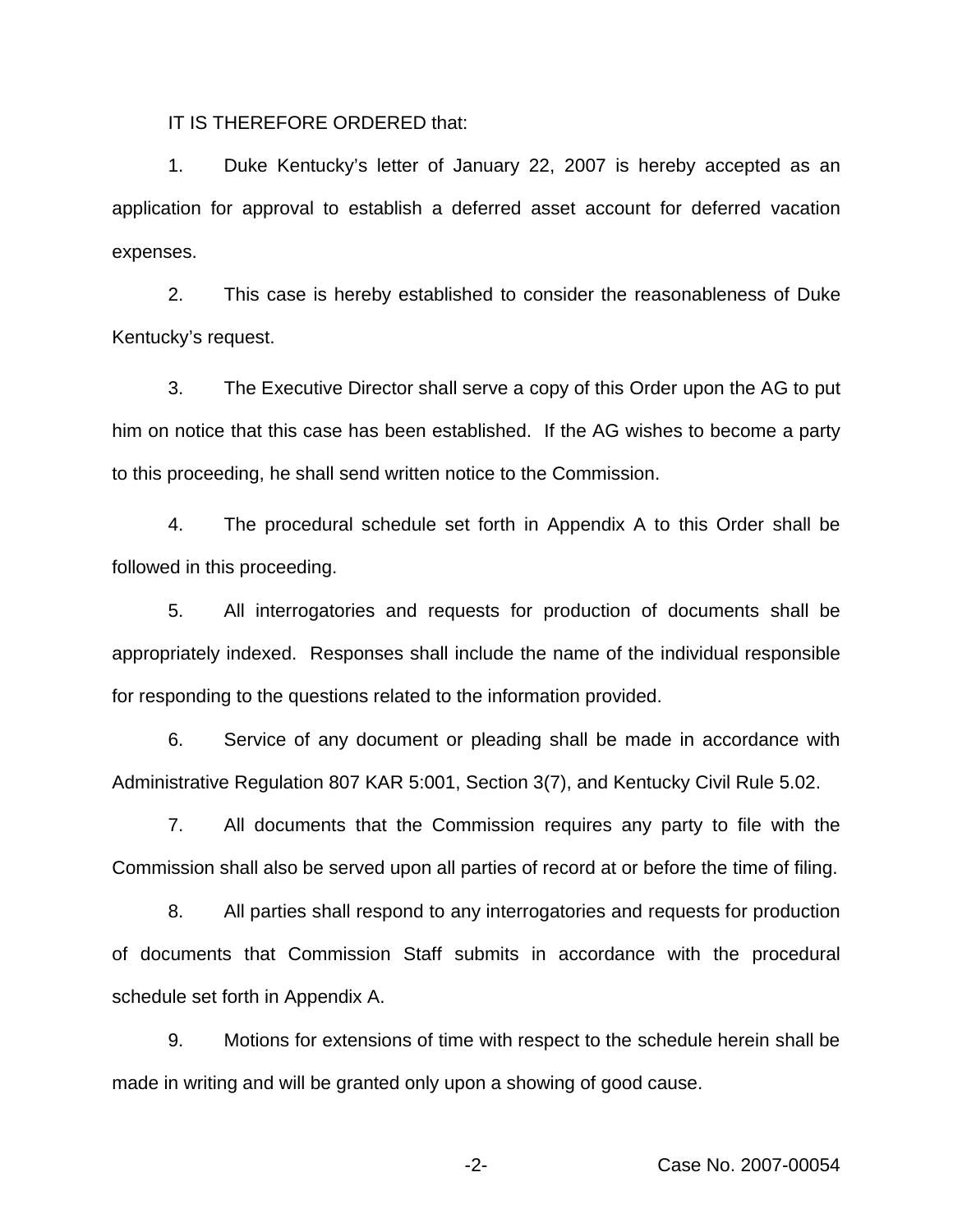Done at Frankfort, Kentucky, this 15<sup>th</sup> day of February, 2007.

By the Commission

ATTEST:

**Executive Director**